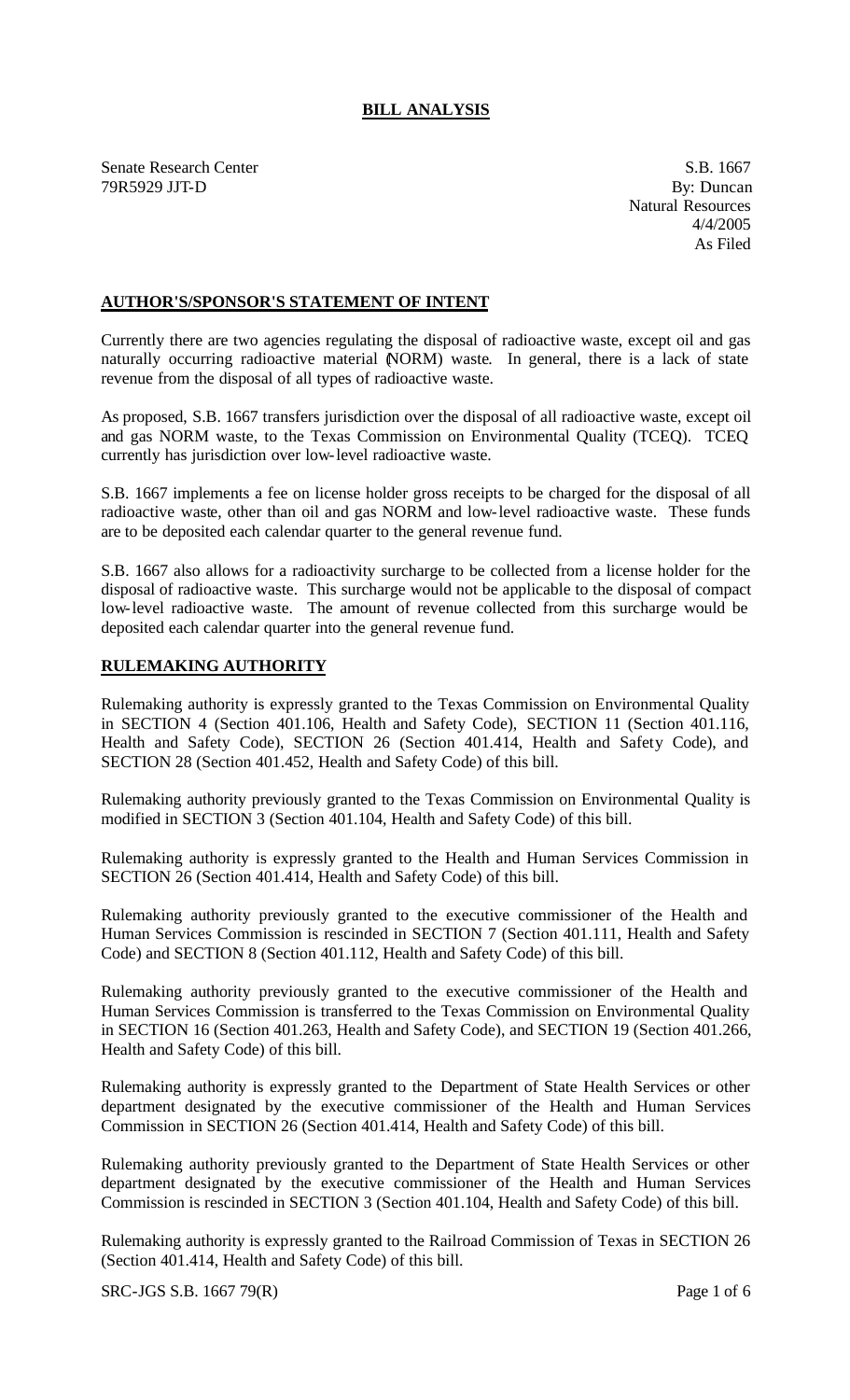## **SECTION BY SECTION ANALYSIS**

SECTION 1. Amends Sections 401.003(2), (4), (5), and (6), Health and Safety Code, to redefine "board," "commission," "commissioner," and "department."

SECTION 2. Amends Sections 401.011(a) and (b), Health and Safety Code, as follows:

(a) Creates an exception, as provided by Subchapters E and G, to the rule that the Texas Radiation Control Agency has jurisdiction over activities and substances regulated under this chapter.

(b) Provides that the Texas Commission on Environmental Quality (TCEQ) has jurisdiction to regulate and license, among other things, the processing or storage of certain radioactive waste, the recovery or processing of source material, the processing of by-product material, and sites for the disposal of certain radioactive waste and by-product material. Deletes the exception to the authority to license for the disposal of by-product material.

SECTION 3. Amends Section 401.104(b), Health and Safety Code, to delete the exception for the disposal of by-product material to the provision that TCEQ is required to provide for licensing for the disposal of radioactive material. Deletes existing text requiring the Department of State Health Services or other department designated by the executive commissioner of the Health and Human Services Commission (department), by rule, to provide for licensing of byproduct material.

SECTION 4. Amends Section 401.106(a), Health and Safety Code, to authorize the executive commissioner of the Health and Human Services Commission (executive commissioner) and TCEQ, rather than executive commissioner, by rule, to exempt a source of radiation or a kind of use or user from the licensing or registration requirements provided by this chapter and under the agency's jurisdiction, rather than by this chapter. Makes a conforming change.

SECTION 5. Amends Section 401.108(c), Health and Safety Code, to require TCEQ, rather than the department or TCEQ, to reevaluate every five years the qualifications and security provided by certain license holders.

SECTION 6. Amends Section 401.109(b), Health and Safety Code, to require TCEQ, rather than the department or TCEQ, to require a holder of a certain license for the disposal of radioactive waste to provide a certain security. Makes a conforming change.

SECTION 7. Amends Section 401.111, Health and Safety Code, to provide that TCEQ, rather than TCEQ and the executive commissioner, adopts rules for the issuance of licenses. Makes conforming changes.

SECTION 8. Amends Section 401.112, Health and Safety Code, to require TCEQ, rather than the department or TCEQ, to consider certain factors when making a licensing decision on licenses for the disposal of certain radioactive waste. Requires TCEQ, rather than the executive commissioner and TCEQ, to determine by rule criteria to be used in licensing considerations. Makes conforming and nonsubstantive changes.

SECTION 9. Amends Sections 401.113(a) and (b), Health and Safety Code, to require TCEQ, rather than the agency holding to hearing, to prepare or have prepared a written analysis of the effect on the environment of a proposed licensing activity. Makes a conforming change.

SECTION 10. Amends Section 401.114, Health and Safety Code, to provide that TCEQ, rather than the department or TCEQ, grants or renews licenses to dispose of low-level radioactive waste. Makes conforming chnages.

SECTION 11. Amends Section 401.116, Health and Safety Code, to require TCEQ to adopt rules to establish requirements for public notice of and public participation in the amendment of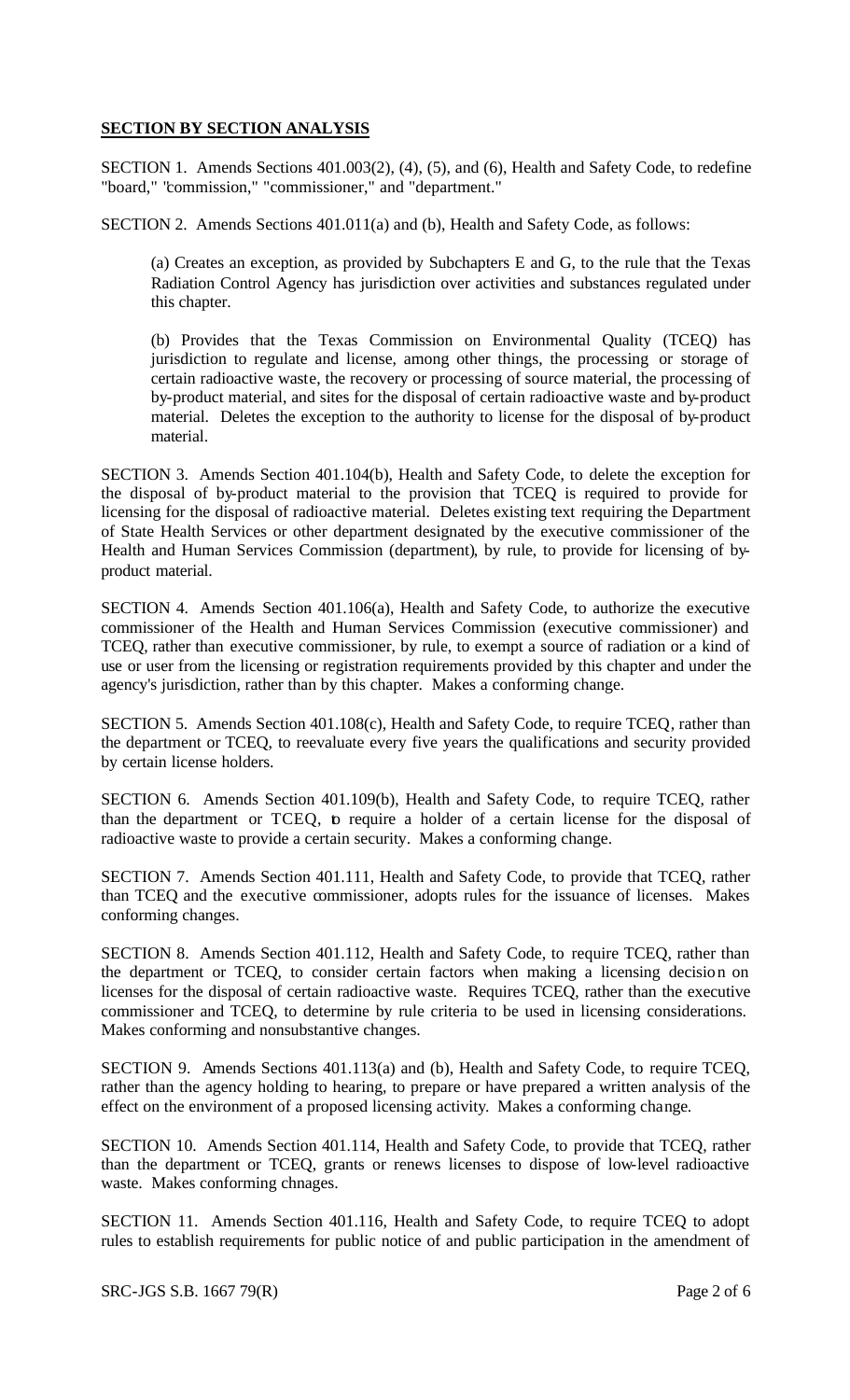a license issued under this subchapter, including both minor and major amendments. Deletes existing text relating to former notice and hearing requirements for license amendment.

SECTION 12. Amends Section 401.117, Health and Safety Code, to require TCEQ, rather than the department or TCEQ, to prohibit certain activities relating to low-level radioactive waste until certain notice and hearing requirements are met. Makes a conforming change.

SECTION 13. Amends Section 401.202(a), Health and Safety Code, to require TCEQ, rather than the department or TCEQ, to grant, deny, renew, revoke, suspend, or withdraw licenses for the disposal of low-level radioactive waste. Makes a conforming change.

SECTION 14. Amends Section 401.262, to provide that TCEQ, rather than the department, has the sole and exclusive authority to assure that processing and disposal sites are closed and that by-product material is managed and disposed of in compliance with certain standards and criteria.

SECTION 15. Amends Section 401.2625, Health and Safety Code, to provide that TCEQ, rather than the commissioner of state health services (commissioner), has sole and exclusive authority to grant, deny, renew, revoke, suspend, amend, or withdraw licenses for certain functions relating to by-product material, including storage or processing.

SECTION 16. Amends Section 401.263(a), (c), (d), (e), and (f), as follows:

(a) Provides that TCEQ, rather than the department, considers the issuance, renewal, or amendment of a license relating to by-product material. Makes a conforming change.

(c) Requires TCEQ to give notice of the analysis as provided by TCEQ rule, rather than executive commissioner rule.

(d) Makes a conforming change.

(e) Makes a conforming change.

(f) Requires TCEQ, rather than the executive commissioner, to prohibit, by rule, major construction with respect to an activity that is to be licensed until certain requirements are met.

SECTION 17. Amends Sections 401.264(a), (c), and (d), to authorize TCEQ, rather than the department, to provide an opportunity for a public hearing regarding the issuance, renewal, or amendment of a license relating to by-product materials. Makes conforming changes.

SECTION 18. Amends Section 401.265, Health and Safety Code, to require TCEQ, rather than the department, to prescribe certain conditions for the issuance, renewal, or amendment of a license for an activity that results in production of by-product material. Provides that one of such conditions may be requiring the license holder to comply with standards prescribed by TCEQ, rather than by the executive commissioner.

SECTION 19. Amends Section 401.266(a), Health and Safety Code, to authorize TCEQ, rather than the executive commissioner, by rule, to require certain land to be transferred to the federal government or to the state before termination of certain licenses. Deletes existing text relating to the department requiring this by order.

SECTION 20. Amends Section 401.267, Health and Safety Code, to authorize TCEQ, rather than the department, to acquire by-product material and certain property containing the byproduct material. Makes conforming changes.

SECTION 21. Amends Section 401.269, Health and Safety Code, to authorize TCEQ, rather than the department, to undertake monitoring, maintenance, and emergency measures in connection with by-product material and property for which it has assumed custody. Makes a conforming change.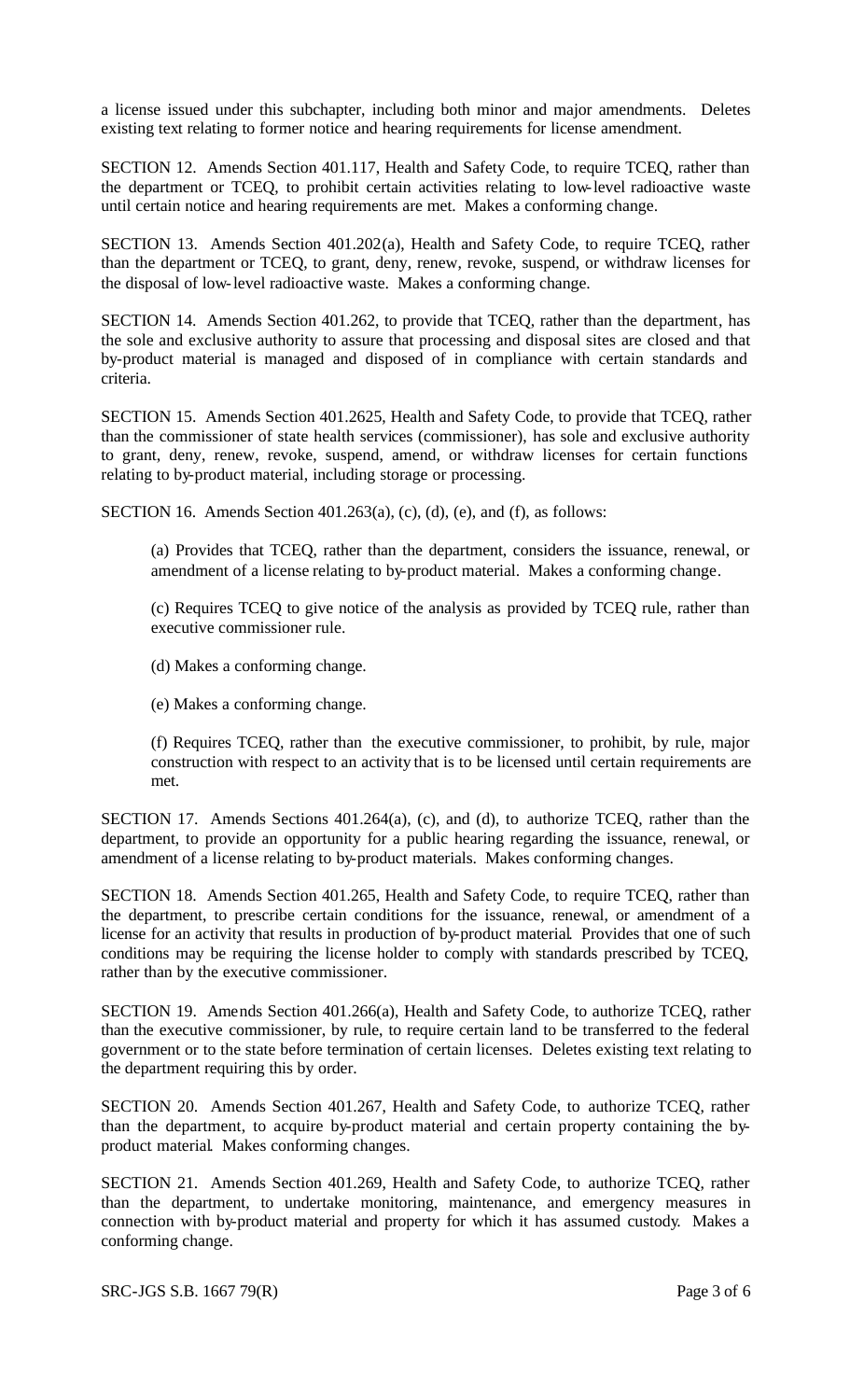SECTION 22. Amends Sections 401.270(a), (b), (e), and (f), Health and Safety Code, to authorize TCEQ, rather than the department, to require action to correct or remove a threat to the environment or to public safety caused by by-product material or its production. Makes conforming changes.

SECTION 23. Amends the heading to Subchapter K, Chapter 401, Health and Safety Code, to make a conforming change.

SECTION 24. Amends Sections 401.412(a) and (b), Health and Safety Code, as follows:

(a) Deletes the definition of "radioactive substance."

(b) Provides that TCEQ, rather than the commissioner, has the sole and exclusive authority to grant, deny, renew, revoke, suspend, amend, or withdraw licenses for the recovery and processing of source material or the disposal of by-product material.

SECTION 25. Amends Section 401.413, Health and Safety Code, to delete existing text providing that this section does not apply to a person required to obtain a license for the recovery or processing of source material or for recovery, processing, or disposal of by-product material.

SECTION 26. Amends Section 401.414, Health and Safety Code, to require TCEQ, the Health and Human Services Commission (HHSC), the Railroad Commission of Texas, and the department by rule to adopt a memorandum of understanding defining their respective duties under this chapter. Deletes existing text relating to the board of health. Makes a conforming change.

SECTION 27. Amends Sections 401.415(d) and (e), Health and Safety Code, to make conforming changes.

SECTION 28. Amends Chapter 401, Health and Safety Code, by adding Subchapter M, as follows:

#### SUBCHAPTER M. FEES AND SURCHARGES

Sec. 401.451. STATE FEE ON RADIOACTIVE SUBSTANCES DELIVERED FOR STORAGE, PROCESSING, OR DISPOSAL. (a) Requires a holder of a license issued by TCEQ under this chapter that authorizes the storage, processing, or disposal of a radioactive substance to transfer to the state general revenue fund each quarter an amount equal to 10 percent of the license holder's gross receipts received from operations under the license.

(b) Provides that Subsection (a) does not apply to the gross receipts of certain compact waste disposal facility license holders.

Sec. 401.452. SURCHARGE ON RADIOACTIVE SUBSTANCES DELIVERED FOR STORAGE, PROCESSING, OR DISPOSAL. (a) Requires the holder of a license issued by TCEQ under this chapter that authorizes the storage, processing, or disposal of a radioactive substance, on the delivery of the radioactive substance to the license holder, to collect a surcharge as provided by this section from the person who delivers the radioactive substance to the license holder. Requires the license holder to transfer to the state general revenue fund a certain amount.

(b) Requires TCEQ, by rule, to establish and periodically revise a schedule of surcharges imposed by Subsection (a) with multipliers to impose surcharges in varying amounts based on certain factors. Provides that the surcharge does not apply to the delivery of certain compact waste.

(c) Requires TCEQ, in considering the hazard presented by radioactive substances and any other items with which the radioactive substances may be mixed or shipped, to consider certain factors.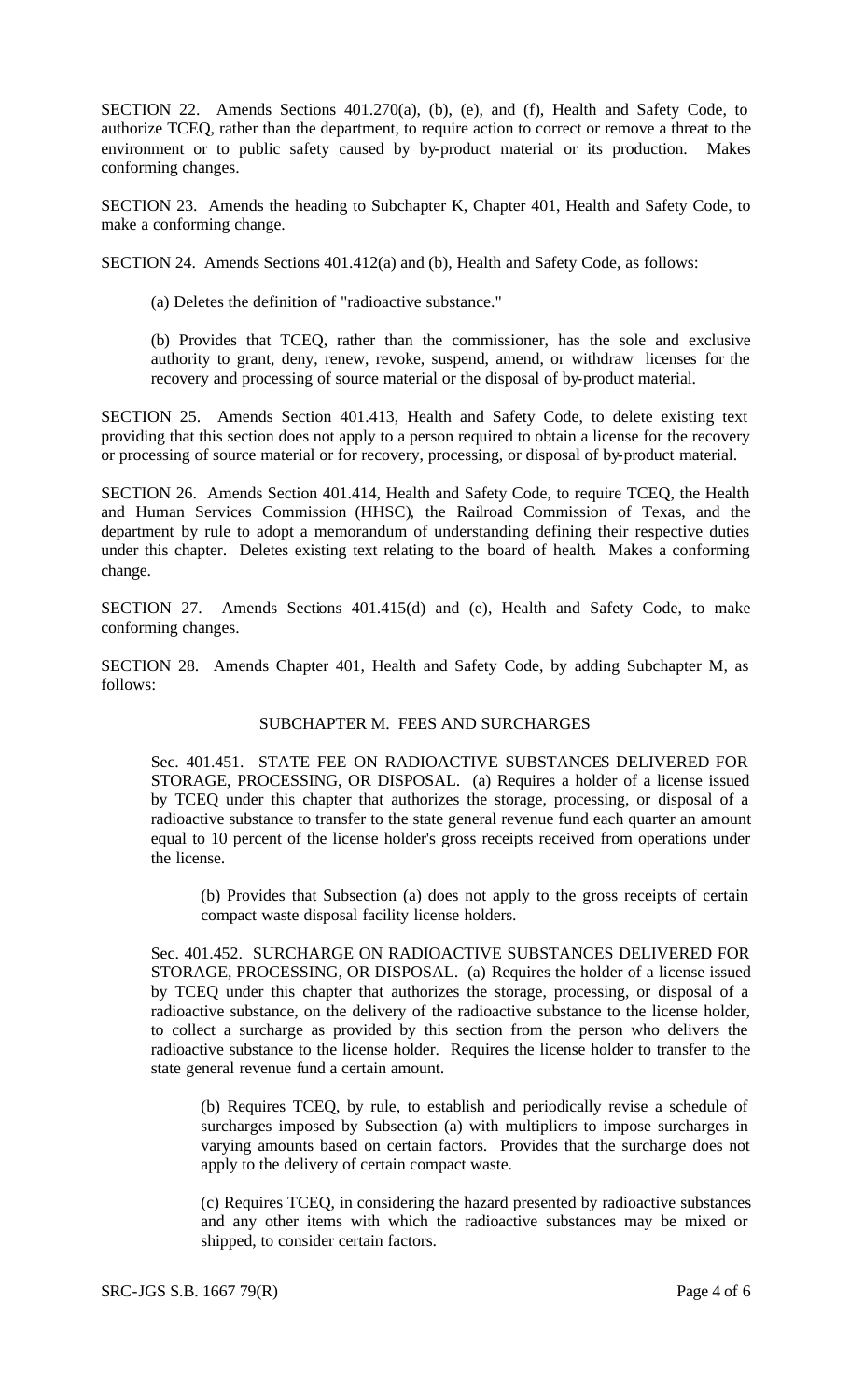(d) Authorizes rules adopted under this section to include provisions establishing the classification of customers and services, and the applicability of fees.

(e) Requires TCEQ to consult with the radiation advisory board and the Legislative Budget Board and consider the recommendations of those boards before adopting or amending the surcharge rate schedule.

(f) Prohibits a rule or order adopted by TCEQ under this section to conflict with a ruling of a federal regulatory body.

Sec. 401.453. AUDIT AUTHORITY. Authorizes TCEQ to audit a license holder's financial records to ensure that the fees and surcharges imposed under this subchapter are accurately paid. Requires the license holder to comply with TCEQ's audit-related requests for information.

SECTION 29. Amends Section 361.015, Health and Safety Code, as follows:

(a) Provides that TCEQ is the state agency that licenses the storage and processing activities of radioactive waste, as well as the disposal activities, not preemptively regulated by the federal government.

(b) Provides that, except as provided by Subsection (a), HHSC, acting through the department, rather than the Texas Department of Health, is the state agency that regulates radioactive waste activities not preemptively regulated by the federal government. Deletes the exclusion for disposal activities.

SECTION 30. (a) Transfers certain rights, powers, duties, obligations, functions, activities, property, programs, and appropriations to TCEQ on the earlier of the 31st day after the effective date of this Act or September 1, 2005.

(b) Provides that certain appropriations transferred are transferred for the remainder of the state fiscal biennium.

(c) Prohibits TCEQ from charging a fee for an application that is pending before HHSC or the Department of State Health Services (DSHS) on the date the transfer directed by Subsection (a) occurs.

(d) Provides that as of the date of the transfer, TCEQ has full responsibility for the administration and enforcement of the laws related to the licensing or regulation of radioactive substances recovery, storage, processing and disposal under its jurisdiction, and the licensing or regulation of long-term care of decommissioned sites for the disposal of by-product material. Requires TCEQ to carry out all related duties, responsibilities, functions, and activities as provided by law.

(e) Provides that the transfer of rights, powers, duties, obligations, functions, activities, property, and programs of HHSC or DSHS to TCEQ made by this Act does not affect or impair any act done or obligation, right, license, permit, requirement, or penalty accrued or existing under the former law. Provides that the former law remains in effect for the purposes of any action concerning such an act done or obligation, right, license, permit, requirement, or penalty. Requires TCEQ to continue a proceeding of HHSC or DSHS that is related to a responsibility, duty, activity, function, or program transferred by this Act. Provides that a rule of HHSC or DSHS is related to a responsibility, duty, activity, function, or program transferred by this Act is enforceable as a rule of TCEQ until TCEQ adopts other rules.

(f) Requires control of and title to certain property and material acquired before the effective date of this Act to be transferred to TCEQ on the state's behalf as soon as practicable. Sets forth the property and material to which this section does not apply.

(g) Requires TCEQ to provide an opportunity for employees of HHSC or DSHS who have performed duties related to a right, power, duty, obligation, responsibility, function,